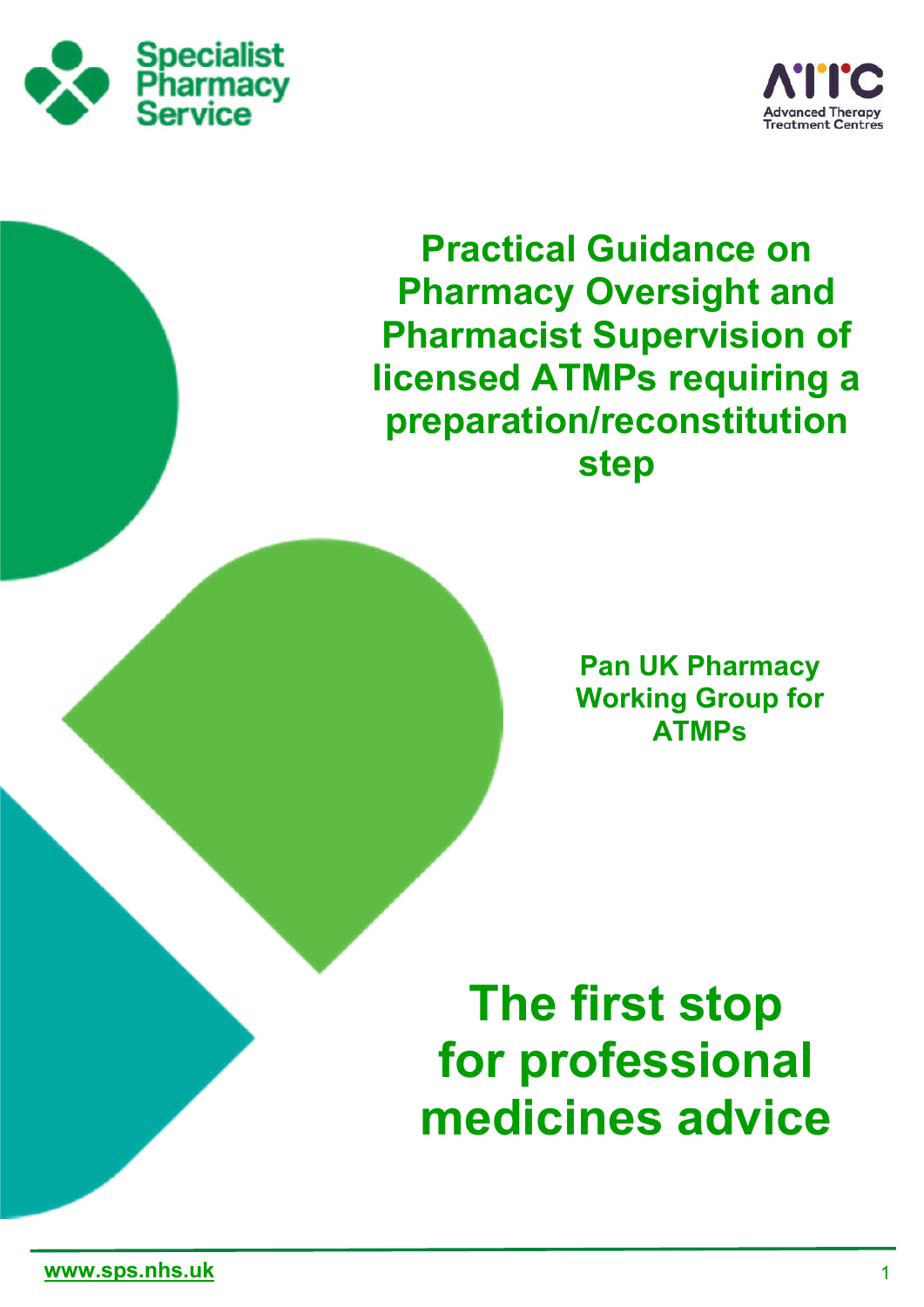



### **Pan UK Pharmacy Working Group for ATMPs**

# **Practical Guidance on Pharmacy Oversight and Pharmacist Supervision of licensed ATMPs requiring a preparation / reconstitution step**

#### **Scope**

The purpose of this guidance is to outline the responsibilities of pharmacists in the preparation of licensed advanced therapy medicinal products (ATMPs) for administration in hospitals. Full compliance with the summary of product characteristics (SmPC) requirements is always recommended, and this document proposes a risk-based approach, in line with the required legislation. This guidance clarifies where activities require the oversight of a pharmacist and distinguishes circumstances in which preparation under the supervision of a pharmacist would be a legal requirement, providing distinction between the use of these terms.

#### **Background**

ATMPs are newly authorised medicines within Europe, which have been commissioned for administration in some hospitals across the UK. ATMPs are sterile medicines. If they require a preparation step prior to administration (also known as a reconstitution step) then this must occur in line with the SmPC. The optimal location for preparation should be decided locally. Where the SmPC or local risk assessment supports preparation in a clinical area, or where lack of / short post preparation stability data mandates this – the role of the pharmacist requires clarification.

Many hospital pharmacies operate unlicensed aseptic units which undertake preparation of small molecule medicines e.g. cytotoxic injectables under the supervision of a pharmacist. The practice is undertaken under a Section 10 exemption from the Medicines Act 1968 in line with the Royal Pharmaceutical Society (RPS) Quality Assurance of Aseptic Preparation Services Standards Edition 5. Unlicensed aseptic units are able to deviate from the SmPC where there is evidence to support this, and the Accountable Pharmacist documents and approves the deviation. For example, a shelf life of a prepared injectable can be allocated up to a maximum of 7 days expiry where there is evidence to support this.

As ATMPs must only be prepared exactly as specified in the SmPC, preparation under the supervision of a pharmacist is **not** routinely required. However, it is important that that any preparation activity is undertaken by trained and competent staff. For example, stem cell laboratory staff may prepare the product as per their standard processes.

Where the preparation is performed according to the SmPC instruction outwith pharmacy, (e.g. by competent nurses/stem cell laboratory staff) then pharmacist oversight is required, as is the case for any medicine.

Where any aspects of receipt, storage or preparation are outsourced pharmacy oversight will be required. In addition it is recommended that in this circumstance a technical agreement is put in place to ensure that roles and responsibilities are clear and product quality is optimised.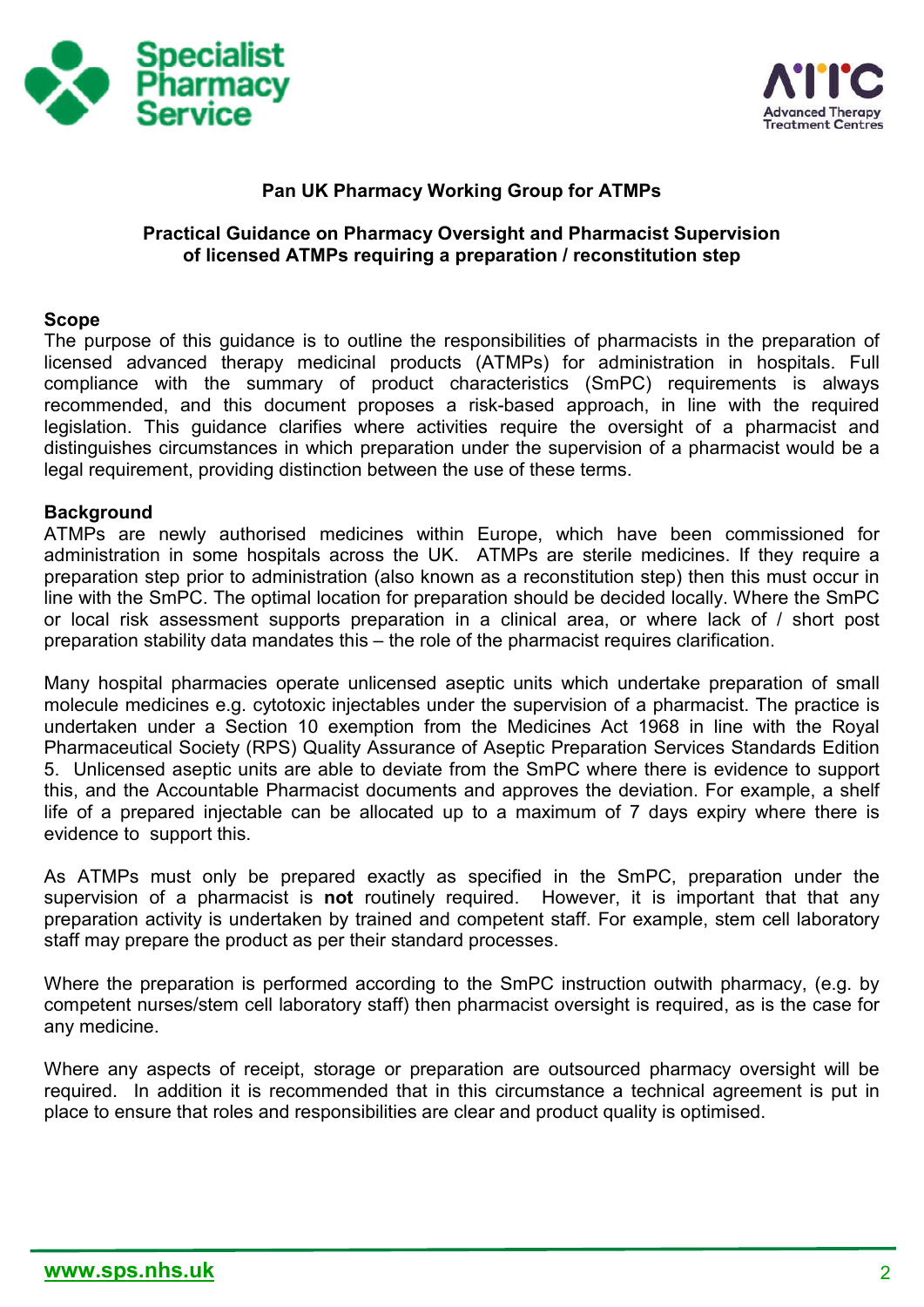



# **Definitions**

The use of the terms 'oversight' and 'supervision' in this guidance are to be considered in the context of this document and refer to the preparation of ATMPs only; not to other medicinal products. The following are not formal definitions of pharmacist oversight and supervision.

- *Oversight:* Where the term **pharmacist oversight** is used; oversight of an activity or process is required, but the pharmacist's presence for the activity or process to be carried out each time by qualified members of staff is not necessarily required, providing the appropriate training has been provided and a pharmacy approved SOP is in place; e.g. if a stem cell staff member or nurse has been trained and is competent to carry out the activity, it may be good practice for the pharmacist to be present the first time the activity is performed, and to monitor the activity at future intervals to ensure continued compliance, but it is not necessary for the pharmacist to be present each time the staff member performs the activity.
- *Supervision:* Where the term **pharmacist supervision** is used; the presence of a pharmacist is required\* for an activity or process to be carried out, e.g. where a product is reconstituted outside of the requirements stated in the SmPC, this must be performed under the supervision of a pharmacist using the Section 10 exemption.

*\*NB. Other exemptions may also apply for medical and nursing staff in line with Section 9 and Section 11 of the Medicines Act 1968 as amended*.

#### **Summary**

Part IV EudraLex Volume 4 (Good Manufacturing Practice specific to ATMPs) specifies that activities required after batch release prior to administration of an ATMP, which are not considered to be a manufacturing step can be performed outside of an MHRA licensed GMP environment at the administration site (i.e. in aseptic preparation suites, clinical areas etc). This is in line with the requirements for all medicines.

ATMP reconstitution steps defined in Part IV EudraLex Volume 4 include thawing of cryopreserved products in a ready to administer presentation. Pharmacists should therefore be involved in the process of producing / approving the SOP and ensure that it is performed in line with the SmPC. Where thawing only is required, physical supervision is not a requirement.

For further information / clarification please contact the Pan UK Pharmacy Working Group for ATMPs (anne.black7@nhs.net).

The Regulatory/Governance subgroup of the Pan UK Pharmacy Working Group for ATMPs would like to thank the Royal Pharmaceutical Society for their review of this document.